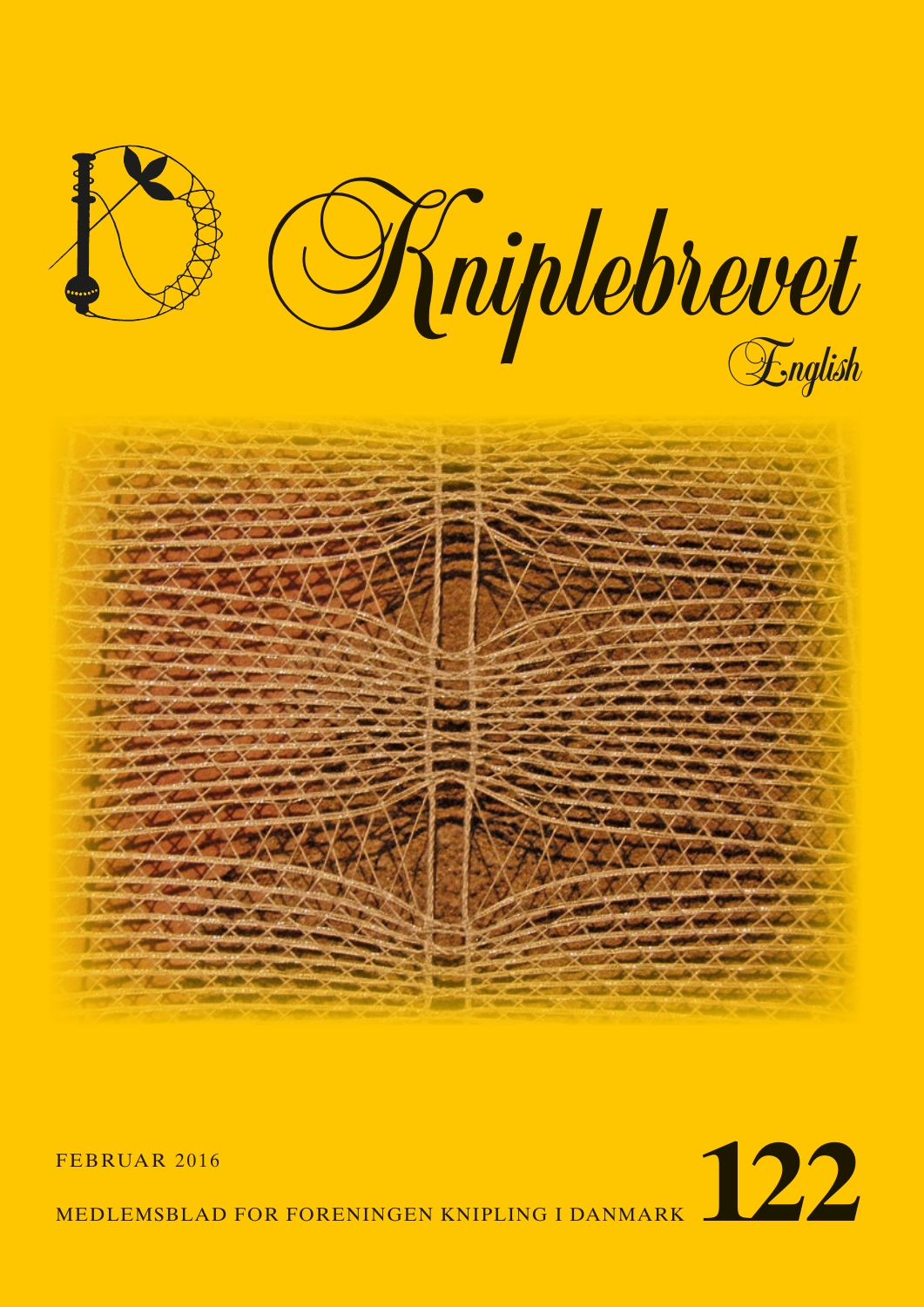# **Dear members**

I wish you all a happy New Year. I hope that you all had a nice Christmas and that you have entered the New Year safe and sound.

We announced the Annual Meeting and the General Meeting in the last Kniplebrevet and told that it would be held in Fredericia. But we have, for different reasons, had to move the meetings to another location. **The Annual Meeting and the General Meeting will therefore take place in Mødecentret, located in Odense.**

The beginning of a new year and the end of an old year usually causes business in our organization, and this year is no exception. The last details concerning our Annual Meeting are about to fall in place. It will be on March 12th in Mødecentret, Odense. You may, in the gray pages, inform yourself about the program of the day, the workshops planned and the scheduled talk. You can also get information about our evening program there. We hope that real many of you feel like taking part in our meeting. Our board does really look forward to meeting you all. We have, like in past years, also this year found an emblem, announced in the last Kniplebrevet, which we hope you will wear in the meeting. The emblem is a puzzle piece. We are really excited to see what you all come up with. It has been amazing to see the fantasy this little tradition has created in previous years. Remember, if you made the little hat last year, to bring it to the Annual Meeting this year, so we can make a little exhibition of it.

We tried in 2015 to give you knowledge about the Binche-technique by publishing small projects in every magazine through the year. For this Els Goor from The Netherlands was a big help. We hope that many of you tried it out. This year we will do the same with the technique of Bedfordshire lace. For this, Louise West from England will help us. Something to look forward to! If you have a technique you would like us to publish in the magazine, please, do not hesitate to contact our design coordinator, Sonja Andersen.

The next fair we are participating in, is the German congress. Our organization has been asked to make an exhibition for the congress, and we are slowly starting to get lace collected for that purpose. After this, comes Tønder Festivalen, and we look forward to that.

The board will at last wish you a good spring and a good lace season.

We really look forward to see many of you at the Annual – and the General Meeting on March 12th in Odense.

## **FYNSKE KNIPLERE – ODENSE**

We meet in the middle of Denmark – in Odense

As you all will notice in this publication of Kniplebrevet, will our Annual - and General Meeting 2016 be moved to Odense.

Fynske Kniplere has been asked to make an exhibition. And of course, we'd love to do that. Can anything be better than to be able to show off our lace?

Last year we hosted an exhibition with a piece of lace made from a pattern of each published Kniplebrevet. This was a set project. This year the possibility for us is to show off lace, which after many hours of work at the pillow, perhaps has ended up in a drawer, without having been seen by anybody else than the lacemaker herself. Therefore we call the exhibition:

Kniplinger, jeg har lavet, som andre også skal se (Lace I have made, also for others to see)

We, the members of Fynske Kniplere, look forward to show off our lace, and hope that many of you will make the effort to meet with us in the middle of Denmark on March 12th 2016.

> *Lis Hansen Chairman of Fynske Kniplere - Odense*

# **A lace trip to Sri Lanka**

In the summer of 2014 I got the happy news that I have been admitted to Copenhagen School of Design and Technology. The admission letter also included a lot of practical information including the words: '… the study trip's destination is this year Sri Lanka'. That was not a sentence I expected to read that morning in July. In the letter it was not mentioned what the trip would offer so my fellow students and I made many speculation about the trip. When it was revealed what the project for the trip was, it turned out that none of us had guessed correctly. The challenge was to work with a craft that none of us had ever worked with, namely making lace. That Sri Lanka had a long cultural history of making lace was also news for all of us.

The work with the Sri Lankan project started long before our trip in November. To gain insight into the art of lace Knipling i Danmark visited us. We all had many questions but number one was: what is actually possible to make? We knew we had ten days with the women in Sri Lanka but none of us knew what was possible in that time.

To design something for an unknown craft was difficult but it helped a lot to get to know the limits. The goal was to design a piece of lace that would modernise the understanding of lace and its use. To put it in a new context that would make sense to modern day life and that the modern customer would be able to use.

I worked with my fellow student, Nynne Skotte, and we chose to base our project on elephant hide's texture and the idea of lace as body art. We asked ourselves how we could make the lace in our design the star that would be the principal element in the finished product. Based on this we devised a form that the lace could relate to. Moreover we chose images for inspiration of existing lace to illustrate the wanted look of the lace. All our sketches and designs were then sent to Dickwella Lace Centre in Sri Lanka. That way the women in the centre were able to make themselves acquainted with our wishes before we arrived a week later.

Personally I had never before travelled outside of Europe so the 18-hour-long flight was my first trip to a very foreign part of the world. Sri Lanka is an Asian country on the equator. When we arrived in the airport in the capital, Colombo, we were met by a very energetic and helpful travel guide. All 22 students were adorned with garlands and were given a warm welcome to Sri Lankan culture and hospitality. We had to drive 4.5 hours in a bus by winding and heavily trafficked roads to reach our destination, Dickwella, that is in the southern part of Sri Lanka. The culture shock was great, and we had left Denmark in 10°C and we had arrived to 34°C. By the roads humans walked as well as animals: cows, dogs and cats were a part of the daily traffic. That Sri Lanka is a poor country that is still affected by the tsunami in 2004 was clear but it did not affect the locals' hospitality and interest in our visit. We were the first Danes to visit the Dickwella Resort and town so even though we had come to see their attractions, we soon found out that we were an attraction as well. The nature of Sri Lanka is lush with palm trees and wild aloe vera plants. Many of the spices that we have on balconies at home grow wild here. We were often met by the pleasant smell of basil and mint. We stayed in a hotel that was as near the water as possible, a place that had been damaged by the tsunami but did no longer have any visible damages. The sound of the wildness of the ocean was constantly around us and the clear water hit the rocks. It was and is one of the most beautiful places I have ever seen. A country of pride and sincerity and a lush and colourful cultural heritage that has not yet been swallowed by the Western view of the world. Here the staff climbed the palm tree to pluck coconuts only with the help of physical strength and a robe. Here we tried new food that was full of interesting spices and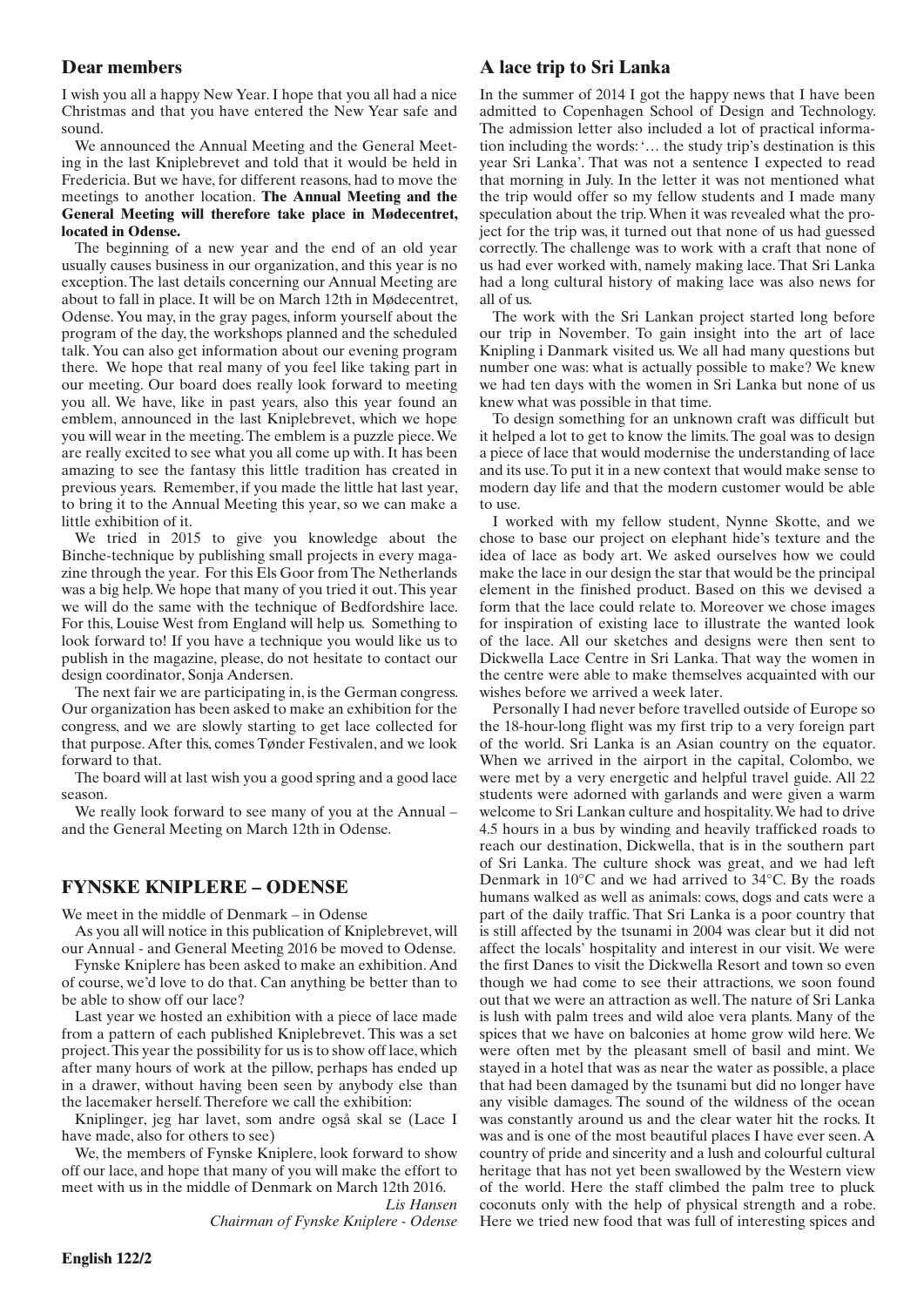unknown taste. Nothing was exactly as it was at home and it made the experience and the discovery of the country so much more exciting.

#### **Meeting the women**

When we met the women the first day after our arrival, it was in a 'house' where they both produced and sold their lace. It almost looked like a little temple. A building with no walls and a roof full of holes but with a charm and a warmth that could be felt despite our different cultures. We were welcomed by the lace making women who all were at least half a metre smaller than us and overall was physically smaller that us 'Vikings' from the north. It was a special feeling to be offered coffee and cake by someone who has so little but still is rich. I felt very welcomed but it was still difficult to know how to react and act. The very last thing I wanted to be was being rude or seeming ungrateful. The women sat on benches in the room bent over big pillows and made their own products when we arrived. It was very impressive to see how quick they were and how they almost with their eyes closed could use the great amounts of bobbins. The first day there was a translator who was a design student from a school in the capital. He acted as a liaison between the women and us and was essential for the communication regarding the collaboration that should be established. We explained in turns the leader of Dickwella Lace Centre our respective projects and she had the opportunity to ask questions. It was clear that we did not agree in our aesthetic convictions. The women thought that many of our projects were too 'easy' and did not make use of the possibilities of lace. All of us had avoided the traditional lace look that we knew from our grandparents' homes. We worked with minimalism and geometry or abstractions of forms that were supposed to make the craft more modern. When the sketches had been edited to something the women and we, the students, could agree on, each project was given one of the 10 women who then had to produce the given lace. Here the linguistic communication stopped and sign language, body language and gestures were used. To get a better understanding of the huge work that the women did for us, we were taught by the leader of the centre. I soon learned that lace just like any other craft takes a lot of practice. It took me too hours just to learn the most simple stitch, chain, that was only made with four bobbins. There we were making lace side by side the Sri Lankan women who used more than 50 bobbins. You could sense the creative energy in the room and also hear giggles from the women when we were too slow to understand the simplest stitches. In the 10 days we shared with the women in their centre many of us established a close connection to the women and it was hard to leave despite the short acquaintance. We had shared our creativity and culture. The women's commitment and interest in our projects were very touching. I left with a deep respect for their craft and a new understanding of time and quality. To see one's own design being created is an amazing experience and to meet the person whose hands had made it was completely priceless. On our last day the women had prepared a party and they served dishes of Sri Lankan desserts. We took pictures of the woman who had made lace for us and an important picture of all us in front of the centre to immortalise the collaboration. It was a very nice farewell and you could sense the gratefulness from everybody. Gratefulness for the cultural sharing, for the human bonds that had been made and for the project that had succeeded.

## **Back in Denmark**

When we once again were back in Denmark, we began to incorporate the finished lace in a product. Nynne and I knew that our lace should end as a necklace but not what it should look like. Therefore we decided to work with the lace as the foundation and then build the rest of the necklace around it.

We created a contrast to the very pretty needlework by combining nylon rope in electric blue and silver details. It created an interesting meeting of materials that for us made the necklace a modern version of a collar that had details both in the front and in the back. Many of the other pieces of lace were made into details on carpet slippers and lingerie to kimonos and dresses. When all the products were finished we put them up for sale and the profit was sent to the women from Dickwella Lace Centre: the women who had made the projects possible and who deserved a huge thank for their collaboration and their hospitality.

# **Slagelsemessen 2015. By Marianne Nielsen**

Slagelsemessen in October 2015 had this year again a cornucopia of exciting lace, and this year also incredible examples of possibilities within tatting.

And, still dwelling on the tatting, Ineke Kniperij from The Netherlands hosted the most fantastic exhibition of tatted items. There was a train, circling around a mountain landscape.

Ineke told that she had tatted for 23 years, and that she had learned it from a book. All the exciting figures and items she produces in tatting, she makes from things she sees every day. She always writes down what she does, as she tats. But she still finds it is difficult to make the train again, which she made years ago for her children.

It is a little picture gallery of some of the pretty tatted items. If you are interested, Ineke has also written several books with patterns for tatting, which can be purchased through following e-mail: inekekniperij@hotmail.com

The Christmas tree was decorated with ornaments by Aase Nielsen. It stood there, nice and green with all the classical ornaments, which belong on the Christmas tree, but it was also room for a mouse in a sock and the Christmas goose or is it a duck……..It contained lots of inspiration for what to make for this year's Christmas, so you can get started, for, as they say, Christmas lasts till Easter!

The annual challenge for the theme behind Slagelsemessen was an octopus. It was lots of fun and fantastic bids on this challenge. Next year's challenge will be a hot-air balloon, so, please, get going!

Besides lots of good stands with many temptations for the coming winter months, and hard working local lace makers who cared for the fair visitors around their lace pillows, there were also two very nice exhibitions of lace.

The first exhibition was hosted by Inge Lindegaard and Else Byskou and the second was lace made by Astrid Bentin.

Inge and Else exhibited lace made from their own designs. Their ideas come during dish-washing or long walks. Inge and Else's designs span from the typical classical design till the more modern styles, where can-rings, which I have only seen used on crochet handbags until now, also have found their way to lace-made flowers and belts.

And then, it was Astrid Bentin. Astrid exhibited a collection of classical lace, some of unknown origin, all extremely well made. Astrid was educated as a lace teacher from Haslev Håndarbejdsskole in 1962-63, and has since then taught lace in Tønder, Højer and Skærbæk.

## **The modern exhibition in Saarlouis**

The modern exhibition in Saarlouis was last year's main exhibition at the German Lace Congress. The modern exhibition could be seen in the old army barracks VI which had been refurbished and are used for exhibitions etc. The main exhibition deals with structure, form and colors, solely in half stitch. Initially when I heard that an exhibition only dealt with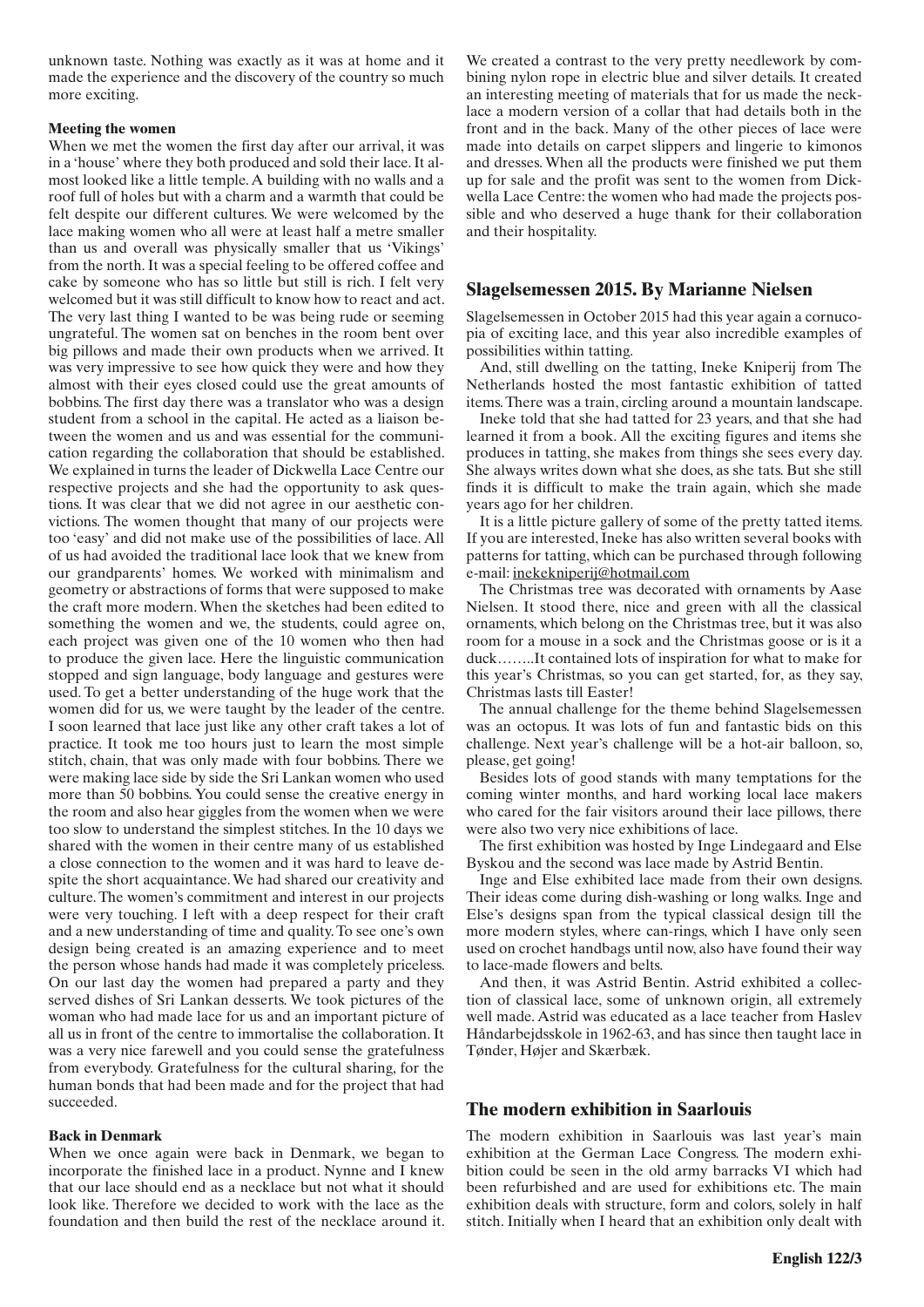half stitch, I thought: you cannot use a whole exhibition and a whole hall for that! But I soon revised my thinking and was impressed by what I saw.

The first eye catcher was the beautiful room containing the exhibition, tall ceilings and stone materials, beautifully contrasting the delicate laces.

The exhibition consisted of various studies of halfstitches, in groups of different geometric forms and colors. Where conditions of height and longer distance between needles varied in groups. Several German lace designers had led the various groups who had worked with and studied the form of half stitch laces.

It might be straight edges and curvy shapes, together or separate. Round, geometrical and asymmetrical shapes. Also the use of a thicker outline thread, which becomes an integral part of the lace pattern, and which may be repeated many times. In this way the outline thread contributes to creating a pattern in the lace. E.g., see figure 1. This is a rectangle, as we know it, with a half stitch ground with equal distance between needles in left and right edge. Then look at fig. 2 and fig. 3, which are also rectangles, where the needles are placed at a certain distance in the left edge. In the top of the rectangle there may be placed more needles in the left half than in the right half. On the vertical right side of the rectangle the needles may be more closely gathered in the middle or at the bottom of the vertical edge. And the needles at the bottom of the rectangle may be placed identical to the ones at the top, or again, they may be placed differently at the bottom. However, there is the same number of prickings at the bottom of the rectangle as there is at the top of the rectangle. The same goes for the vertical edges, so that you may work back and forth. The exhibition showed how they diligently had worked and studied, what effect the different placement of the needles would give to the expression of the lace as compared to traditional lace making. When the concept has been tested in a white thread, they then try it in a colored thread to see, if they get a different expression. And they do.

Now one would think that the rectangular shape was finished, but no! You put in a thicker thread, which gives a totally new expression to the same rectangle. Yes, and then they work the same rectangle with a different number of pairs. Finally, they place the finished works next to each other to highlight the effect of the concepts. This process applies to all the different shapes and figures included in the exhibition.

The different geometric shapes and figures are drawn on checkered paper and the prickings are placed. Then you can move them around and test your ideas. When you draw the work process using the pairs, you check if the pairs/colors exit where planned. If you want the colored thread to continue into the next figure, where should it then be placed?

In connection with the exhibition two books were published, "Quadrat-Raute", which literally translated means "square-diamond". This concept also works with different numbers of pairs and where and how the prickings are placed in the geometric shape. Common to the different shapes is that the edges are plaited so that pairs can be added or taken out invisibly. First the work is done in white thread, then in color, and then in different colors to see what it does to the expression of the lace. They make many laces of the same geometrical shape with different numbers of pairs. When the figures are placed in groups, a 3D effect is obtained. Light, medium and darker laces are made in this way. This is a way to make different pictures.

The same principle applies when they work with fluid shapes, e.g. elliptical figures. There are also great differences in how the shape is drawn and how the needles are placed.

Everywhere in the exhibition you see a play with thread and color, the number of pairs and how the different shapes are combined, together and separately. The effect of many lace figures placed in different ways. You also see how the laces are mounted in layers, and how this elicits a new expression. The expression therefore becomes more alive and different from what is expected by a single shape. The 3D effect has also been incorporated in lace making.

In the same exhibition is a black/white stand where the same principles are used as in the colored and geometrical figures.

At the very back of the modern exhibition room is a stand with a flowering meadow, designed by Esther Wanzenried, and 25 Swiss lace makers have made the lace flowers. This meadow is unbelievably beautiful, with a lot of white flowers and a single red one.

There is also a stand with half stitch ladies , which were created in connection with a workshop with Ruth Bühlmann. Three of these lace ladies are pictured on the cover of the congress map, which the German Lace Association has published in 2015.

It was an extremely exciting exhibition on the theme of structure-shape-color made in half stitch. You really can get inspiration to go home and try out the same principles and figures used in the intensive study of this subject. And you can see that they have reflected on each individual figure and what they could do with it within this form of expresssion.

I can only suggest that you try to find a geometrical shape, e.g. a rectangle, triangle or any other shape, and draw it on a chequered piece of paper, place some prickings as described at the beginning of the article and try to experiment with number of pairs and thread. Then work several pieces of the same shape and then place them together to see, what happens to the structure-shape-color.

# **Wondrous Lace Bird**

The Vologda region is one of the prominent Russian centers where national culture is preserved and folk traditions are being developed. The region obtains its unique peculiarity due to the traditional crafts, the most important of which is lace making. This unique craft has a deep historical background and is a national pride of Russia.

Among all Russian lace making centers Vologda lace is notable for its large-scale accessibility, adherence to traditions and bright artistic images. It has become a symbol of all Russian lace.

Today a lot of attention is given to preserving and developing of lace trade in the region, a number of decisions was taken and one of them is the Museum of Lace creation. The Museum was opened on 3-rd November, 2010. This is the largest Museum of lace in Russia.

The structure of the Museum of lace includes exposition and exhibition halls, an artistic workshop, an educational class, a salon-shop and a café.

The main exposition is situated in the suite of halls on the first floor of the building. It consists of several expositional sections, presenting lace items, photos and other documents, museum installations about famous European and Russian lace centers and certainly about the history of the craft development in Vologda region. The chronological method of exposing helps to trace the history of lacemaking, stylistic tendencies of different periods and the authors' individualities. The exposition is accompanied by a computer multimedia program permitting to get additional information about the museum of lace, the process of its foundation, to show the materials that are not included in the exposition.

The halls on the ground floor are used for changeable and mobile exhibitions. Nowadays the exhibition "The Danish Lace: history and the present" organized together with the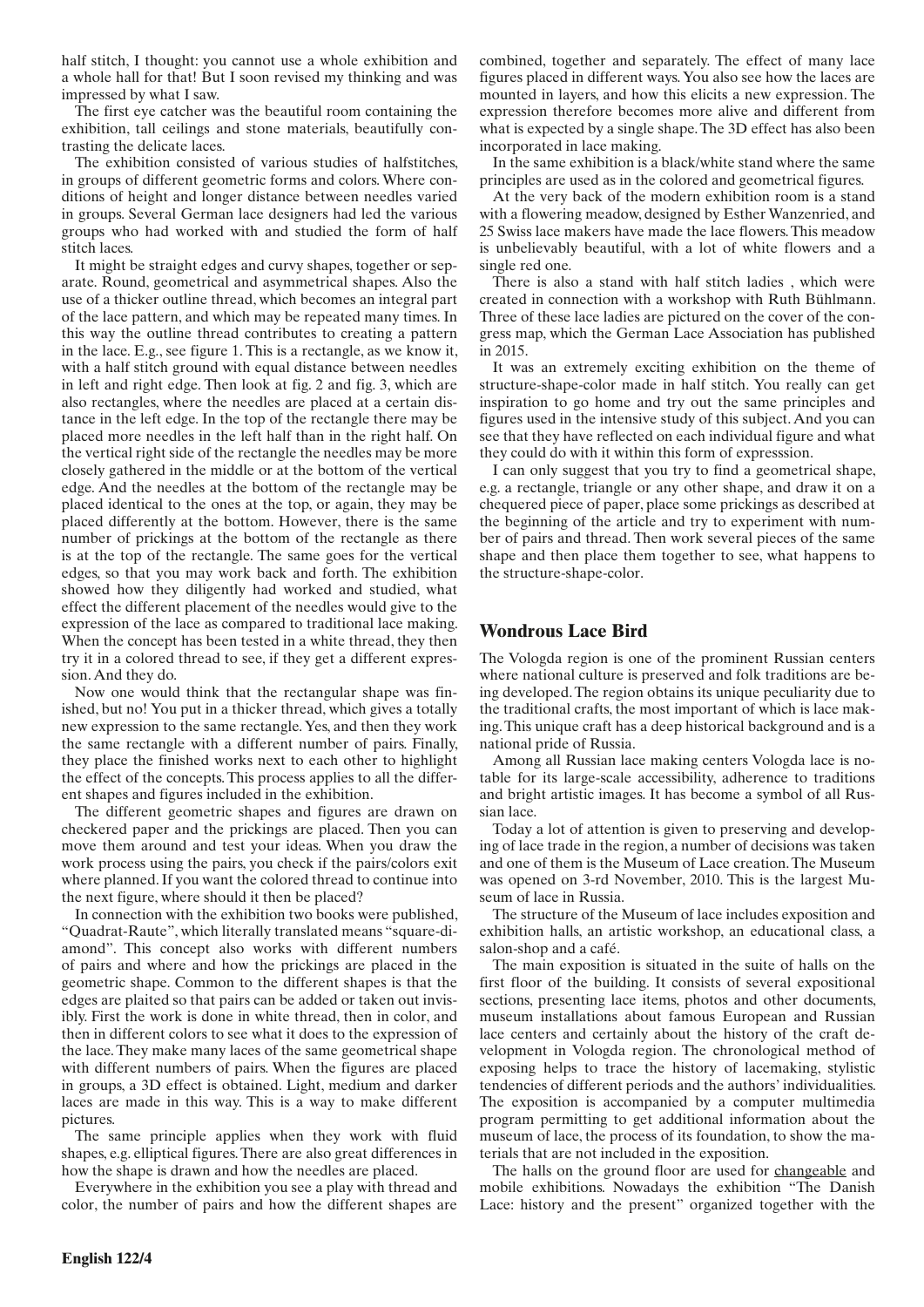Museum of Southern Jutland, Denmark (the Museum Sonderjylland) is presented in the halls. The lace of four centuries are shown here and the most valuable ones were created at the beginning of the 18th century.

The Museum does not only carry out various exhibition projects, but also is among the organizers of the contest events of international importance, the largest of which is the International Lace Festival "Vita Lace". The Festival "Vita Lace", within the framework of which exhibitions-competitions, fashion shows, master-classes for both lace-makers and lace artists and spectacular actions such as "The most mass lace making master-class" (2011), "Lace Heart of the Olympics" (2014) take place, is held in Vologda once in every three years.

In February 2015 the museum announced the contest "Wondrous Lace Bird" in the course of which lace makers were invited to display their originality, creativity and skill, making a lace bird as a visual symbol of the Vologda Region.

A red lace bird on the white background became the visual symbol of the project "Vologda Region – the soul of Russian North" in April 2014. The symbol was created on the base of a lace pattern made by a famous Vologda lace artist, Distinguished Artist of the Russian Federation Angelina Rakcheeva.

A bird isn't a new artificial symbol. A figure of bird is one of the traditional images of Russian culture. One can find the depiction of birds in traditional lace, embroidery and painting. A bird is an ancient symbol of human soul, spirit and also a symbol of freedom of thought and imagination.

Several patterns of different levels of difficulty were prepared especially for the contest "Wondrous Lace Bird". The author of the patterns for the nomination "Lacemaking Is My Hobby" is Maria Medkova and the pattern for professional lacemakers was created by Iraida Zubareva.

Following the results of the contest an eponymous exhibition "Wondrous Lace Bird" was formed. The exhibition opening ceremony was held on the 4th of June 2015 in the main gallery of the Museum of Lace. The exhibition presents about 300 works, which were sent to the museum by lace makers from all over the world. Not only Vologda and the nearby towns took part in the contest, the other regions of Russia are also widely presented at the exhibition: there are the participants from Moscow and St. Petersburg Regions, from northern region of Murmansk, regions of central Russian such as Ryazan, Rostov, Belgorod, the Khabarovsk Territory etc. Furthermore, there are a lot of "foreign" birds, which came from Germany, France, Bulgaria, Australia, Croatia, Slovenia and Poland.

Each work reflects the individuality of a lace maker, her fantasy, imagination, creative approach and skill.

Some participants choose adherence to traditions and made birds of canonical materials, using traditional combinations of colors (severe and bleached flax threads are typical for the lace of the Vologda Region; bright red and yellow colors for the lace of Ryazan; thin white cotton thread characteristic for the famous Croatian lace from Lepoglava).

The other preferred originality, using metalized threads, unusual combinations of colors, decorating their wondrous birds with pearls, beads and bright sparkles.

People say that in the process of working a lace maker entwines threads with her soul, dreams and her view of life. That is why birds, which were made according to one and the same pattern, turn out to be so different at the end of the work.

For example, the winner in the nomination "Lacemaking Is My Hobby" Tamara Senchenko from Vologda created a wonderful white pigeon – a symbol of peace, meekness and calmness. Whereas in contrast, Marina Biryukova from Moscow, who gained a special prize for originality, saw in a pattern an exotic bird, a royal peacock. All the details were carefully worked out, this bird has a plume on its head, a gorgeous mul-

ticolored tail, decorated with large blue beads and the body of shimmering blue threads.

And the Australian participant Christine Beswick, combined red, yellow and orange thread and created a bird with a bright flame-colored "feathering", which evokes associations with a legendary phoenix. The jury awarded the work of Christine Beswick with a special prize as the bird, which made the longest journey. Like a powerful phoenix, who was able to cover long distances for a short period of time, this lace bird has "flown" more than 13000 km and came right to the begging of the contest without delay.

Lace makers Bara Ba ak from Croatia and Milena Kalan from Slovenia admirably managed a very difficult tusk – to make lace following Vologda technical drawing, but keeping the main peculiarities of lace patterns from their home countries. Their works were highly praised by the jury for the high artistic and aesthetic qualities and for the adherence to traditions.

Making a bird according to the Vologda technical drawing also became a challenge for the participant from Bulgaria, Bistra Pisancheva. Bistra has worked out her own unique style of making lace. Usually she tats lace panels either portraits or landscapes, according to her own drawings. But the idea to try her hand in making an unusual lace bird seemed very interesting to her. And the result was splendid: without changing the technical drawing by Iraida Zubareva Bistra created a very delicate bird, preserving her inimitable manner of lace making. The work of the Bulgarian participant was awarded a special prize for the delicacy and cosmic weightlessness of this lace bird.

Considering that there were many applications for the contest from young participants, the Organizing Committee appointed a nomination "Young talent" for lacemakers aged from 15 to 20. One of the winners in this nomination Anna Voronova from Vologda, in spite of her young age, has already accomplished her specialized education. Now Anna is a professional lace maker. Her lace bird of a festive green and yellow coloring immediately attracts the attention of a viewer and seems to be a bright outland bird, which flew from warm countries, where the summer is all the year round.

And a special prize in this nomination was given to the only one male-participant of the contest. For his lace bird of a good quality Alexey Koptyaev from a village near Vologda was awarded a prize for determination and commitment.

The contest "Wondrous Lace Bird" once again proved that the art of lace making reveals the individuality, creativity of a person. Lace inspires, fascinates and unites people. Our participants are from different countries and they speak different languages, but the language of lace can be understood by everyone without any translation.

The exhibition "Wondrous Lace Bird" will be shown in the Museum of Lace till the beginning of November 2015. After that the most interesting birds will be included into the interactive fund used for the mobile exhibitions of the Museum. As mobile exhibitions of the Museum of Lace travel not only around Russia, but also abroad, so it will be possible to have a look at those wondrous birds for the lace lovers from all over the world. By the way, the large exhibition of Vologda lace is going to be organized in Tønder, Denmark in May 2016 and within the framework of this project there will be the opportunity both to appreciate traditional items of Vologda lace and to admire the beauty and variety of wondrous lace birds.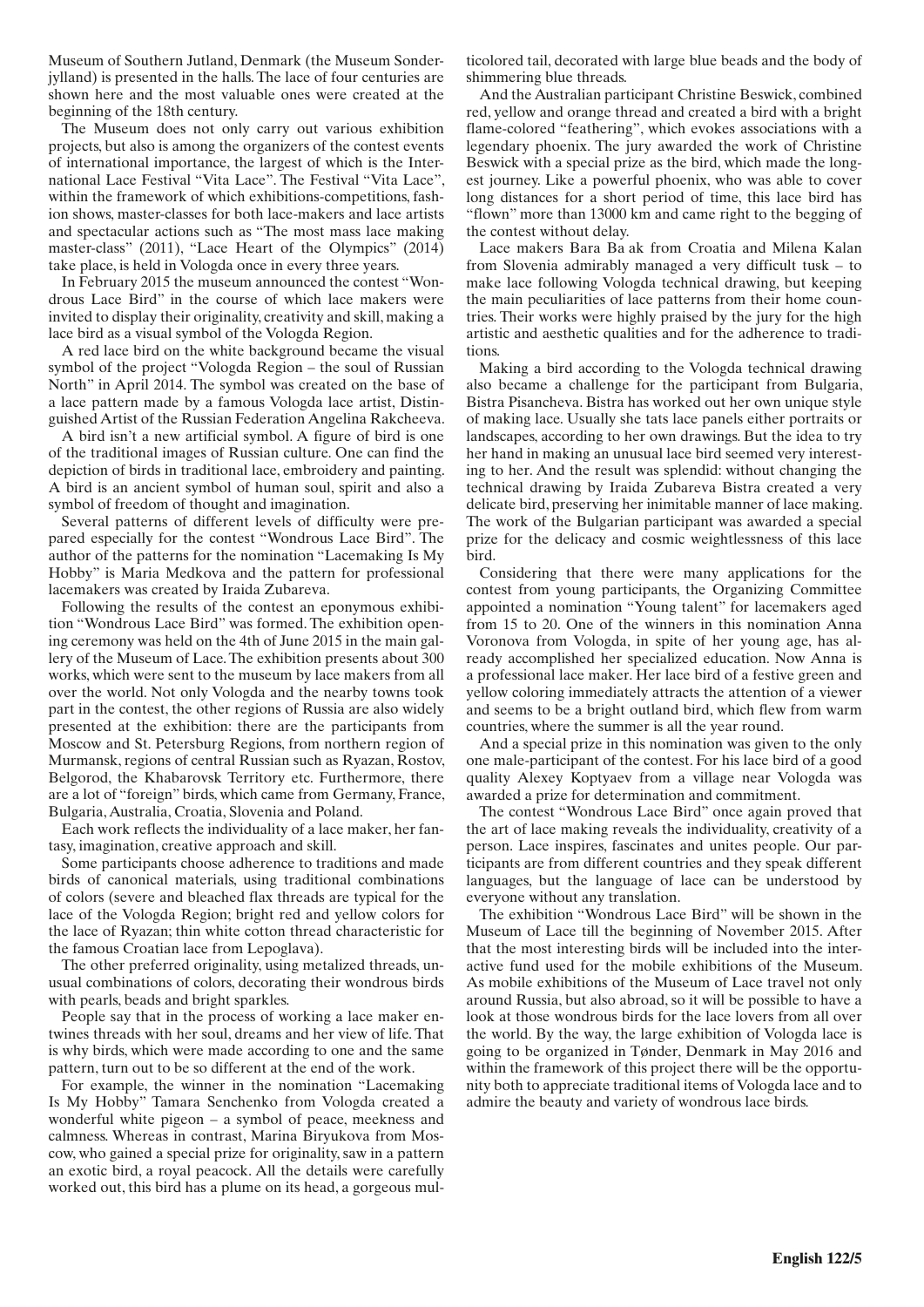## **Bedfordshire Lace – Louise West**

#### **Introduction and background**

Bedfordshire lace was developed and worked in the East Midland counties of Bedfordshire, Buckinghamshire and Northamptonshire from the mid-19th century. It was a design development that came about in response to local conditions and changing fashions. Lacemakers of this period were struggling to make a living as they were competing with the introduction of the lace machines, developed in the early part of the century. Machines could copy the net based laces easily and far more quickly, making the machine laces cheaper and more accessible to the public. Designers saw Maltese lace at the 1851 Great Exhibition in London and saw a way of changing point ground lace to a heavier lace with plaits and leaves to fill the space previously filled with net. The fashions were also demanding heavier laces, and this development fulfilled the demand. Initially the machine laces were not able to copy this and so the Lacemakers were able to make a living again for a short period. The styles of Bedfordshire lace were greatly influenced by London Zoo opening, and the importation of plants by the plant hunters, and also the Art Nouveau style. Designers such as Thomas Lester from Bedford are still studied by lace designers today in the UK. His designs contained many of the animals at London Zoo and exotic plants in asymmetric styles. These very detailed patterns took many hundreds of pairs of bobbins, and were worked in very fine thread to give the detail. A collection of Thomas Lester Designs, both lace and prickings are held by the Cecil Higgins Art Gallery and museum in Bedford, but are not generally on permanent display. An exhibition was held in 2002 of the original patterns, and new work by todays Lacemakers, from patterns that were redrafted by Barbara Underwood. The exhibition was in connection with the International Convention by OIDFA in that year.

### **Information on techniques**

One of the features of Bedfordshire lace is the use of leaf shaped tallies in the designs and this pattern is to give new Lacemakers the opportunity to practice these. Many people say they dislike leaves, as it takes a little practice to achieve a good oval leaf, without it being a 'holly' leaf. Persevere and they become easier with practice.

Bedfordshire lace uses the bobbins wound in pairs to start and often contains a gimp thread. This would have been included to take up space in the 19th century, but today we just use it to outline a feature such as a flower. Historically, this lace was about making it as quickly as possible and so often antique pieces found contain many mistakes, today we aim for perfection and not to feed our families. Lace was often the only thing keeping families from having to go into the workhouse and everyone in the family would make lace, including children from the age of 5.

Bedfordshire lace is worked from the right side of work.

## **Bookmark in Bedfordshire lace technique, lection 1**

Idea, design and execution: Louise West, England

Materials: 12 pairs of Presencia Finca 50 or similar thread. Start: Start on the top and add pairs as indicated on the work sheet.

Technique: The techniques used are tallies, four pair crossing using linen-stitch, plaits and linen-stitch edges in both sides. This is a practice piece, which may be used as a bookmark.

Finishing off: The two worker-pairs meet at the middle pin of the V, where the two edges meet. Work forth and back through all the passives until the last pin, where all pairs are braided.

Photo: Louise West

## **Tulle**

Idea, design and execution: Annette Nielsen, Jernved

Materials: 31 pairs of linen thread 60/2 and 1 pair of linen thread 28/2 for the gimp.

Start: it is best to start on the narrowest place of the outermost edge. Or the way most suitable for you. The marked twists are applied throughout the work.

Finish: By magic threads or the way you find suitable.

## **Binche, lesson 5.**

Idea, design and execution: Els Goor, Kantklos Atelier, Elisabeth, www.kantklosatelier.nl

This is the last lesson on Binche lace, which was the theme of the year in 2015.

Materials: 30 pairs of Egyptian Cotton 80/2

Start where it suits you best. The work sheet shows you how to set up.

Technique for Binche: See the 4 previous magazines of 2015. The marked twists are used throughout the work. It is a good idea to have the work sheet fastened to a styrofoam board and use pins to indicate where you are on the pricking.

Finish: As you find it suitable.

## **S'Gravenmoer bookmark no.1**

Idea and design: Yvonne Krijgsman

Execution: Hella Jacobsen, Gråsten

Materials: 28 pairs of linen thread 80/ or Guttermann sulky no.40, plus 3 pairs of 3-ply DMC Amagergarn.

Start: Set up on the top point of the bookmark with 2 pairs and add pairs on each side until the outer edges are reached. The marked twists are valid throughout the work. 1 section goes from \* to \*, and is repeated until the end.

Technique: S'Gravenmoer originates from The Netherlands. The difference from Torchon is that the half stitch threads go vertically. It is done like this: Always twist around the pin. Work from right to left and do not close the pin. When you have reached the pin on the left hand side, do not close it. Start again from right to left. Continue this way until the half stitch diamond is finished.

Finish: Take out pairs according to the work sheet. You may tie off or you may work a braid over the gimp by taking a pair out every time a new pair is taken in to the braid.

## **The Board's annual written report from 2015**

Another year has passed with many challenges, exciting projects and lots of joy.

The year which just ended, was the year when our organization turned 30 years old. The celebration started already at the Annual meeting last year with the design 'Sort Sol' by Karen Marie Iversen, an aquarelle with black clouds of birds, made in lace with the finest silk threads. The design is meant as recognition of the area, where our organization had its origin. Members attending the General Meeting received this design as a gift. We also had a design made especially for this same Annual Meeting. This is a picture of a nice flower, taken out of an old lace piece. This pattern can be bought during the anniversary year only, and goes out of our stock by the Annual Meeting 2016. Kniplebrevet brought a gift for all our members in the August publication, which was a beautiful scarf designed by Sonja Andersen and Susanne Andersen.

Just because we have a 30 year anniversary, does not mean that we are out of breath. We know that December is a month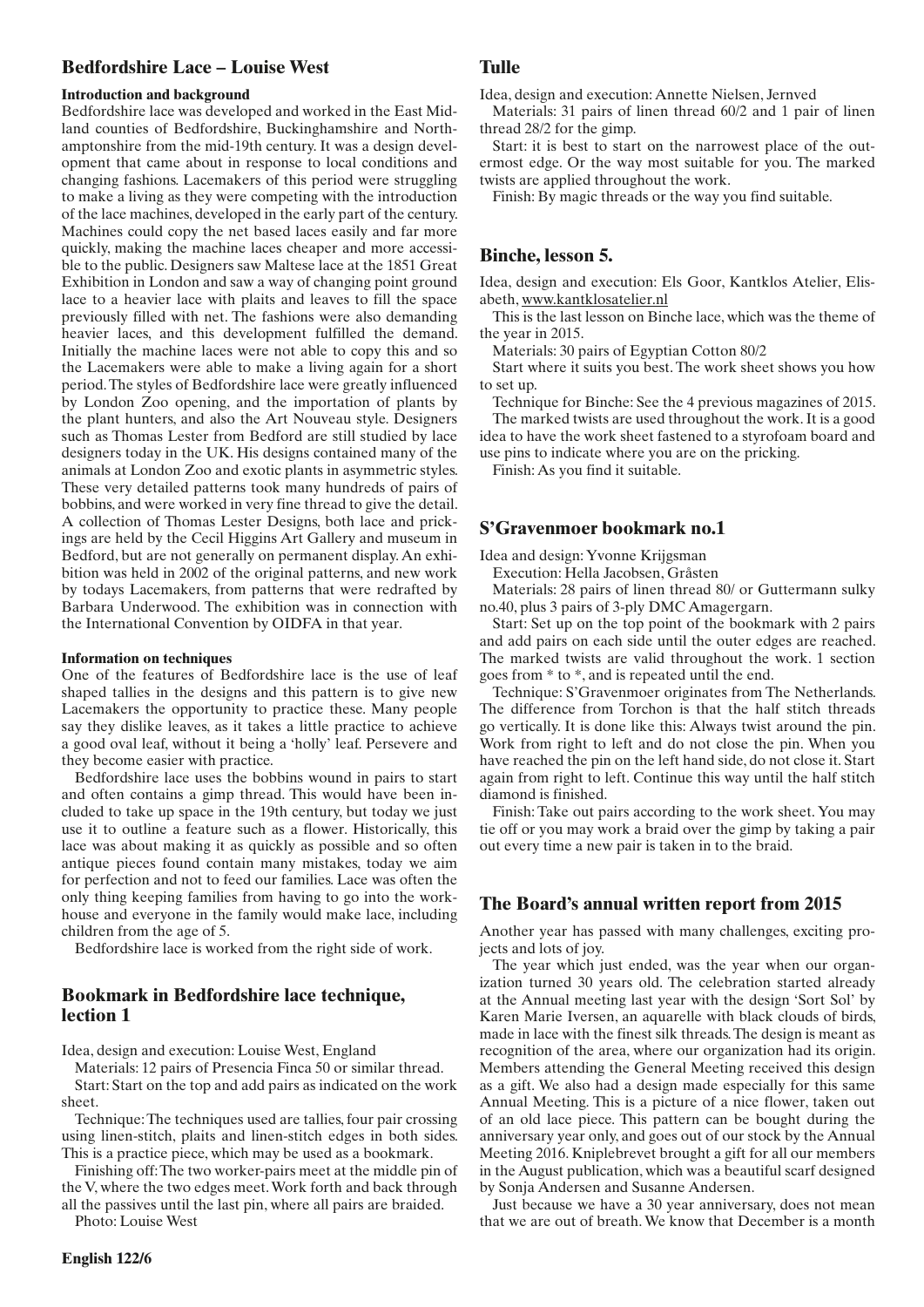where many people, for many good reasons, cancel their membership. But we often receive nice letters and mails, which contains thanks for good membership, but time has come when one's eyes fail, and it is time to cancel the membership. It is always sad to see a member go, but fortunately, there is an even flow of new members, which is fantastic. We could therefore welcome the new member, number 20.000. It is amazing that we have had so many members through the years.

We also had to say goodbye to one of our board-members. Susanne Andersen decided to go out of the board in order to be able to use more time for writing articles for Kniplebrevet. Susanne is therefore a member of the editorial staff. Our first substitute, Lis Vester, was for personal reasons not able to join the board, and the second substitute, Linda Olsen, was called upon instead.

We have for the last two years, had a 'Bobbin of the year' designed and this was also done this year. The designer this year is Mary Woodthorpe from England. She has made the most beautiful bobbin with blue springflowers, really something for you to look forward to. The sale of the bobbin starts at the Annual Meeting, and can from this day also be ordered from the Knipleshop. The bobbin cannot be preordered or put aside beforehand.

We started a big international project in 2015 concerning a gift to Her Majesty the Queen and the Prince for their Golden Anniversary in 2017. This project progresses real good, and we have received the first lace pieces both from inland and abroad. The finished gift will be on exhibition on the Annual Meeting in 2017.

Our trip this year went to Køng Museum, where we in cooperation with Storstrømskniplerne and Kniplerne fra Vordingborg had arranged an exhibition of old as well as modern lace. The exhibition was called 'Knipling I Danmark før og nu' ('Lace in Denmark then and now'). After having seen the exhibition, we had a workshop arranged, where Inge Lindegaard led us into the art of making Free Lace. This was a bit of a challenge, as pins were only set on the edges of the lace. We have no trip arranged for 2016, as there are so many other things for us to participate in. We shall exhibit in the German Lace Congress in April. We have never tried that before, and are anxious to see what we can come up with.

Many classes have been offered. We have given classes on our location, but some have also been offered in cooperation with FOR A. These classes were held at FORA's location in Odense. We constantly work on finding new teachers and topics for classes. If you know about somebody or have ideas, please, feel free to contact us.

We held an 'Open House' on our location in Nyborg. We have decided that this event has come to stay, as there is always good attendance with lots of visitors, which we appreciate a lot. We started a new activity on 'Årets Knipledag' in 2014, did it in 2015 also, and plan to continue the effort in the future. What we do, is to send the same pricking to the chairmen of Årets Knipledag and ask them that one lacemaker in the group work on this pricking on that day, take a picture of the finished lace and send it to us. We are then able to see how different the lace turns out according to thread and mounting used. I want to thank all of you for accepting this challenge. A big thank you goes to all of you, who sent pictures and reports from 'Årets knipledag' to us. The response has been overwhelming.

We have through the years had contact with pattern designers from abroad, and we hope that you have noticed that. We have published some patterns from them, which we hope have given you some challenge. We still have some on hand, and we hope you look forward to try them out.

The theme 'The technique of Binche' in our magazine was something new in 2015. The big help from Els Goor in The Netherlands made us able to do this. She has done a fantastic

job for us. Bedfordshire lace will be the theme for 2016, and for this we have asked Louise West to help us.

Our reconstruction group works hard with the reconstruction of the many old laces and/or prickings, where prickings and/or work sheets are missing. The group of laceladies, which are connected to the reconstruction group, sample the lace provided to them from the reconstruction group. The group also tries out many of the patterns, which are sent to us. The reconstruction group and the lace group are making a great job, and we give them a big thank you for their work.

Julemærkehjemmene have received kr. 11.250,00 from the sale of our Christmas pattern, designed by Helle Schulz. Lone Nielsen has designed the pattern which we will sell during 2016 in order to support Julemærkehjemmene. The pattern will be on sale from the day of our Annual Meeting. Our organization tanks Helle Schulz and Lone Nielsen for their contributions.

We have already decided to participate in the following fairs in 2016: The German Lace congress, Viborg Husflids messe, Kniplings-festivalen i Tønder, Slagelse Kniplemesse and Kreative Dage I Fredricia. We look forward to meeting you around.

The members of the board would like to thank you everybody who has contributed with articles, good ideas, input and above all, patterns for Kniplebrevet. Thank you to all our translators for English and German, a thank you to the reconstruction – and lace making group. You all do a wonderful job. The Chairman of the board would like to give a big thank you to the members of the Board for a good year, for nice and constructive cooperation, where working together and idea-richness goes hand in hand. Our meetings are always held in a good and constructive spirit. Everybody is working hard for our association.

Our Board would also like to say thank you to all the volunteers, who help us on all levels, we could never make it without you.

By December 31st, 2015, our organization had 1.599 Danish members and 212 members abroad, together 1814 members.

## **Easter-egg in 3D.**

Idea, design and execution: Mona-Lise Pedersen, Ølstykke

Materials: The egg: 14 pairs of ivory colored Goldschild Nm 50/3, 1 styrofoam egg from Panduro Hobby, size 10x7 and 3mm. wide satin ribbon.

#### **The Easter egg:**

Start: Make 2 pieces of part 1, which is the Easter egg. See work sheet, fig. 1.

Finish: The 2 parts are starched with Belgian Starch twice so that they have some firmness before taking them off the pillow. Sew the start- and finish edges on each piece together. Now you have 2 egg-halves.

Assembling: Start by marking the styrofoam egg. Use a thread from the top to the bottom of the egg in order to mark the middle of the egg, forming a vertical line. Mark the line with a permanent marker. This line will be used when putting the lace on the egg. The lace is placed on the egg by aligning its edge to the marked line and pinning in each hole. See picture 2. The lace should sit firmly on the egg. Use a hair drier to warm up the egg for a couple of minutes. The starch will soften and cause the lace to shape itself around the egg. Leave the pins in for about 1 hour, take the pins out and the lace off the egg. Do the same with the second half of the lace egg. Sew the two halves together with a thin thread, and put the 3 mm. satin ribbons through the holes.

#### **The branch of leaves:**

Materials: DMC 80, color 368, DMC 80, color 369, Anchor purl cotton no.8, color 242. 2 pairs are used every time you start on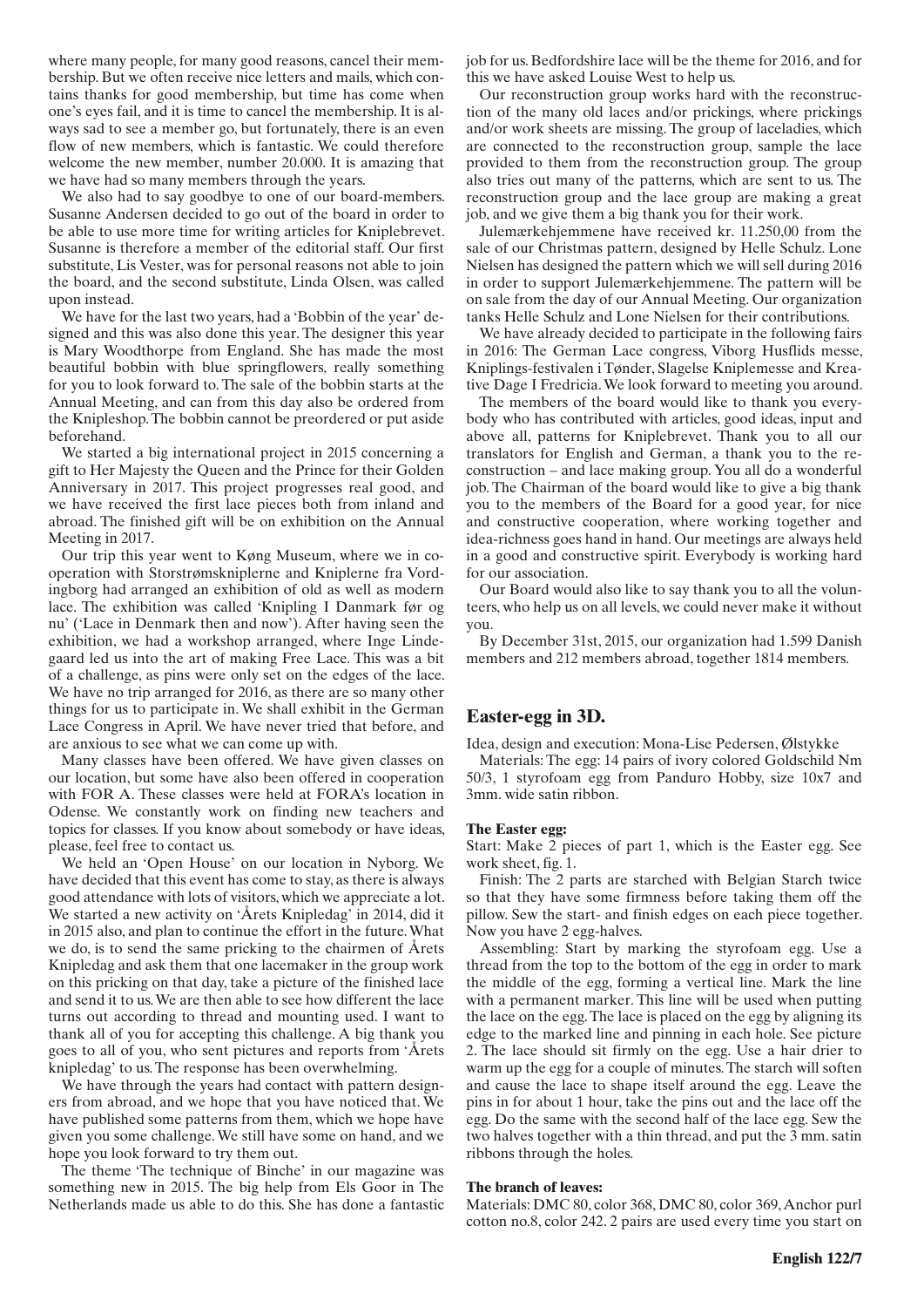a tally, which is done 13 times for each half of the branch. The pairs are taken out after short uses. 2 branches are made, one for each half of the egg.

Technique: "French" tallies and rolling.

Set up the tally by using purl cotton (the thick thread) for the edges and the DMC thread for the weavers. Start rolling when the tally is done. See picture 3. Finish the roll with a button-hole knot and put it aside. Start the next tally the same way. Combine two rolls where they meet and be careful not to make them too thick. Excess threads are taken out and cut off close to the roll. Alternate the colors 368 and 369. Continue to the middle of the branch and finish off with two button-hole knots. Start the next branch on the top, starch it and cut the discarded threads off.

### **The flowers:**

Materials: 7 pairs of polyester – or cotton sewing thread in light and dark colors, for ex. light and dark yellow, light and dark pink, light and dark purple. In addition, 50 small beads, str. 1,5 mm. or 3 mm.

Start: Set up from the left with 2 pairs of dark thread for linen stitch, 5 pairs of light color for half- and whole stitch, the workers use the light thread. The pricking is marked with 5 scallops. It is your choice to use 4 or 5 scallops for your flower. I have used 4, but it is up to you. Glue has to be used if using polyester thread, as it is too slippery for knotting. Make the half of the knot, put a little drop of glue on it, and finish the knot. Use the thread from the linen stitch edge for sewing a gathering thread through the linen stitch edge, pull and form a flower. Use the other thread from the linen stitch edge for the knot (remember glue). Sew 3 small beads in the middle. Fasten the flowers on the marked places of the branch after finishing all 14 of the flowers. Attach the flower branch to the egg, which is easiest to do by applying a little glue to the roll and pressing it onto the egg. An extra flower may be made for the top of the egg, where the satin ribbons are fastened. You can finely shape the flowers a little, so they look more alive and carefully give them a little hairspray in order for them to keep their shape.

# **Russian birds 1**

Knipling i Danmark has been permitted to publish 3 different Russian birds from the Museum of Lace in Vologda. The birds were produced in connection with a competition held by the Museum of Lace in 2015.

Several patterns in different categories of difficulty were designed especially for the competition, called ''Wondrous Lace Bird''. Maria Medcova is the designer of the category ''Lace is my hobby'' and the pattern for professional lace makers was designed by Iraida Zubareva.

Foreningen Knipling i Danmark does not know which one of the 2 designs is ''Lace is my hobby'' and which one is for the professional lace makers. Other lace makers have also worked further with the original designs.

Foreningen Knipling i Danmark bring you the first Russian bird in this Kniplebrevet, and the other in the following publications.

Design and execution: Alexey Kortyaev.

Materials: 7 pairs of 60/2 and 1 pair of 6-ply DMC thread or similar for gimp in the braid and 2 pairs for the plait with picots and the tallies in the filling of the bird.

Start at the red x and follow the arrows around the bird. Sewings occur throughout the piece, see work sheet. Also the marked twists are applied throughout the work. When you work in a tight curve and use the same pin more times, you use a 'hulslag'. (marked with a black circle). The gimp is marked by a solid black line in the linen stitch, see fig. 1. 'Hulslag' is worked as fig. 2. Russian spiders are shown in fig. 3.

Finishing: Tie off where the braids meet or use the finishing off which you prefer. Starch the lace before removing it from the pillow.

# **Easteregg**

Idea and design: Bep Vianen, Oosterhesselen, Holland

Execution: Wemmie Eggens, Sleen, Holland

Materials: 1 pair DMC no.5 for gimp, 1 pair DMC no.40 and 9 pairs of DMC 80

Start: Start as indicated on the work sheet. Set up from the left with 1 pair DMC 80, 1 pair DMC no.5, which is the gimp, 1 pair DMC 40 and 5 pairs DMC 80.

The egg is worked according to the work sheet. Twists are not indicated due to lack of space, but always twist when going from linen stitch to whole stitch. 'Hulslag' is used where the pin is used more than once (see fig.1). The Russian spider is made according to fig.2. The black line on the work sheet indicates the gimp (see fig.3). Sewings and plaits with picots are used throughout the work.

Finish: Tie off where the last braids meet. Starch the lace before removing it from the pillow.

# **Flower**

Idea, design and execution: Annette Nielsen, Jernved

Materials: 26 pairs of Moravia 40/2

Start: Make the flower first. You use 10 pairs of Moravia 40/2, about 1m. on each bobbin. 4 pairs of orange, 3 pairs of yellow and 3 pairs of ochre-yellow are used in the sample.

The flower is worked with a sewing edge in whole stitch on each side and half stitch in the middle and is finished off by tieing the ends.

Stem: Sew the pairs for the stem in to the finished flower and work the stem. You use 6 pairs, 3 pairs with about 50 cm. on each bobbin and 3 pairs with about 80 cm. on each bobbin.

The stem is worked in linen stitch with a sewing edge on each side.

Finish: Starch the lace well, and put it in a frame or sew it on to a pillow or a handbag.

HAVE FUN!

# **Passion keeps an old trade alive**

Once lace was a symbol of rank, reserved for the king and the nobility. Lace disappeared slowly as a trade in the beginning of the 19th century, but the technique on how to make the beautiful and unique textiles, is still alive.

By Pia Krarup

Bobbin lace takes time, something there is not much of in our busy daily routines. But, in spite of this, bobbin lace is still being made all over in our country. One of the people, still making lace, is Connie Alsted.

## **It started with cloth pins**

The 63 year old Connie Alsted has already from childhood been fascinated by bobbinlace.

''If is saw somebody making lace, I could not be hauled away from it', she tells me.

It was an insert in Flittige Hænder (Currently Hendes Verden) in 1981, which gave Connie the push to start. The insert showed how it was possible, with a steropore square and some cloth pins, to make lace. Later on, somebody gave her bobbins and she taught herself how to make lace with the help of a book. She signed up for a class within the first year, so she could learn it properly. She does not take classes any more, but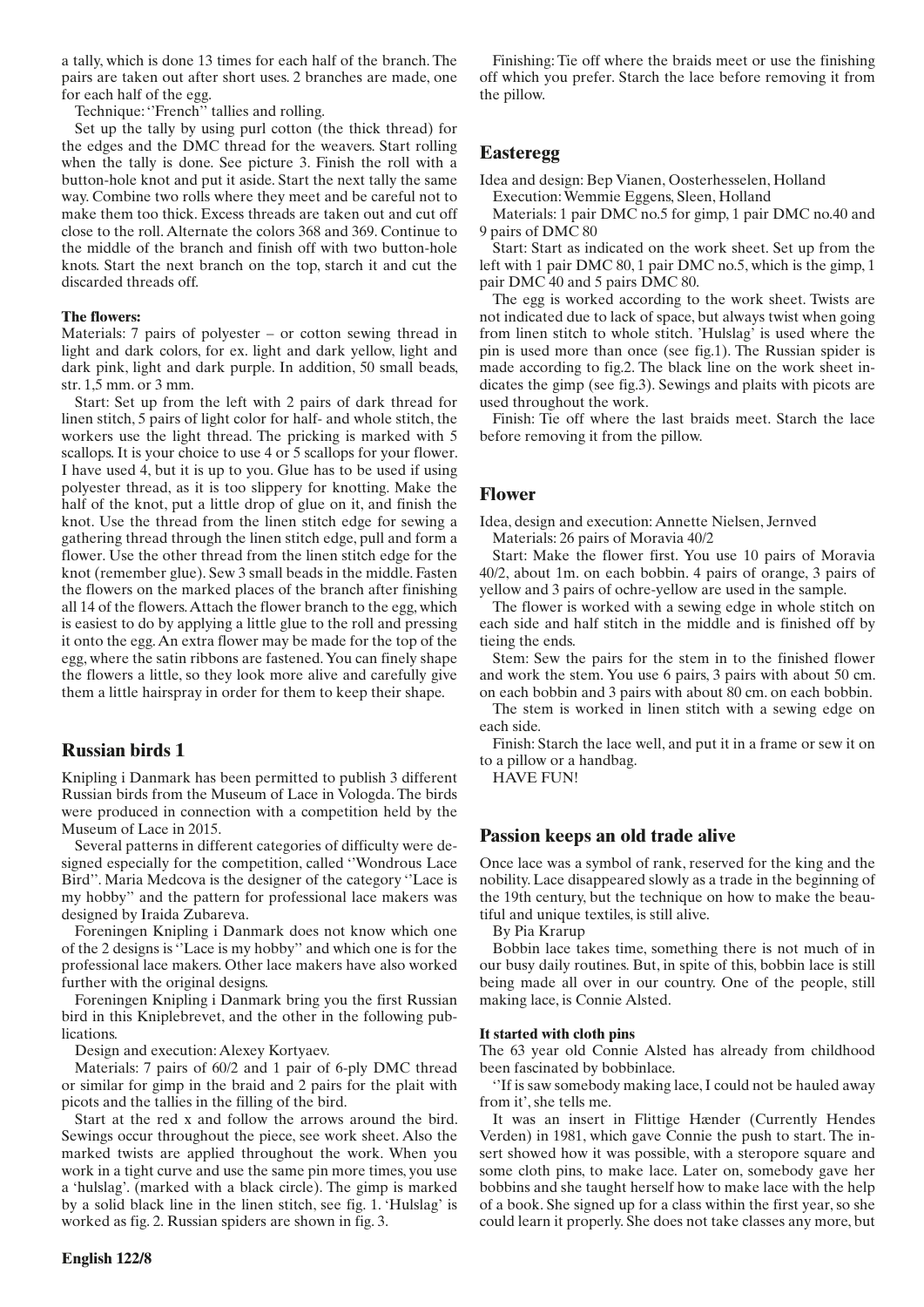meets regular with other lace makers. She also always participates in the lace festival in Tønder. This festival is held every third year, and is a very popular event.

Bobbin lace means many things for Connie.

''It is relaxing. If you have difficulty at work, you can go home, sit down and make lace, and pretty soon, the problem has left you'' says Connie.

She makes many different things in lace, like curtains, table cloths and shawls. For herself or for gifts. She has always liked history, and at some point she got interested in the history of lace. And her interest for lace is always with her when she does other things.

''If I am in a church, I always have to see if there is an alter cloth with lace'', she says.

#### **Everybody can learn it**

Connie thinks that everybody can learn how to make lace. The materials are inexpensive, but it takes time – lots of time. There are classes in bobbin lace all over the country, and sometimes also classes for children. Even though everybody can do it, it is mostly a bit elderly people who make lace. The reason for this might be that most classes are given during the day, and therefore difficult for younger people to attend. Most lace makers are women, but there are also men doing it, even though they are not many.

#### **A trade in development**

There are classes and events all over the country, and Lone Nielsen, the chairman of the board of Knipling i Danmark, tells me that they have noticed that the interest for bobbinlace is increasing. The organization also arranges cooperation with different designers if they like to use lace in their projects. This can for ex. be new and experimental ways to combine lace with untraditional materials, for ex. hide and fur.

The organization's next big project is a gift for her Majesty the Queen and the Prince. The gift is being made through international participation, from among others, England and Australia, and will be handed over on their Golden Anniversary in 2017.

# **A journalist student's interest in writing about lace**

#### *By Lone Nielsen*

I got, on a late afternoon in the fall of 2015, a phone call from Pia Krarup, who is a student on Danmarks Medie og Journalisthøyskole in Århus. Pia was about to write her first article, and had chosen to write something about bobbinlace, as she had talked with the lace maker, Connie Alsted, and found the topic interesting. We have chosen to bring her article in Kniplebrevet in order to show that we still can catch young people's interest to write about lace. The article will not be published in other written media, but can be found on Danmarks Medie og Journalisthøyskoles own intranet.

Not only has Pia written an article, but she has also made a short YouTube-video. If you are interested in seeing it, try this link: https://youtu.be/S1yEmBDI84A

## **Moravia super-starch – history and how to get rid of 'flakes'**

It took me many years before the MORAVIA starch was developed. I imported the starch when I first moved to Denmark, as it was used in Czechoslovakia. Sterofoam (Polyester) or plastic rulers were dissolved in a chemic solution used for chemical cleaning of garments.

When my cousin, who is a chemical engineer, found out of

it, he became very angry. ''Du you want to be guilty of giving brain damage to lace makers when they inhale the vapor?'' My weak argument was that I dried my lace by an open window and had my face turned away. He was furious. The chemical component is not allowed in Denmark, and I could not sell the starch in Denmark for many years without the permission from authorities. The chemical may be purchased in Belgium, where it is used for starching hats. The label has a sign telling that the content is dangerous, but no explanation for how to prevent possible brain damages, which may lead to Dementia. That responsibility is put in the user's hands – 'so smart'.

The first alternative starch was sold in Denmark under the name STIVMOR (an abbreviation from STIVELSE MORAVIA), but the name was almost instantly changed to MORAVIA. My son in law was about to die of laughter.

You write that 'mother is stiff (of alcohol)', he exclamed. MOR means a deadly sickness in the Czech language, like The Black death. His fun continued in  $2x$  MOR MOR (=2x deadly sickness) means his mother in law. I almost had a heart attack!

MORAVIA. I received a question from Switzerland. They wanted to know which chemicals were in the starch. The firm did not want to disclose it, as it was a company-secret. My cousin, director of another company, got the answer. He made them take out the chemical Phallat, which is a hormone altering substance and forbidden in packaging for food.

Phallat is used for softening of plastics. The company eliminated it from the starch. To express it in simple terms, if a child drinks the starch, which is a milky fluid, their natural hormone production would stop.

I find this starch to be the best on the marked. I do not sell it, so this is no commercial on my behalf.

One good thing about it is that the starch does not wash out. The lace has to be dried with a hair dryer, and the lace is stiff again. It does not change the color of the lace, black does not turn grey. 3D angels may be ''ironed'' by blowing warm air under their skirts, and they can be shaped again after they cooled off. If I want the lace to have a certain shape, I wind it around something which shapes it, blow warm air on it, let it cool and the lace keeps its shape. This is a good help when making jewellery.

IMPORTANT is the fact that the lace has to be fastened to the pattern with pins when applying the starch. Excess starch is thoroughly removed with kitchen roll or similar paper until the paper is dry. Afterward the lace is treated with heat (hairdryer).

IS SOME OF THE EXCESS STARCH LEFT IN THE LACE?

Here comes a simple solution: My cousin wrote that starch, showing like 'flakes' between the threads, may be removed with acetone. Nail polish remover is no good, as it contains oils.

The lace has to be dried as soon as the starch is applied. It is diluted with water before use, and the pins might leave rust marks on the lace if the pins are not 100% steel.

I have never had a piece of lace ruined using this starch, but I always take my time to do the work properly.

> *Sincerely, Jana Novak*

## **The fair, 'Kreative Dage' in Fredericia**

From Friday the 23rd to Sunday the 25th of October, 'Kreative Dage' was held in Fredericia.

We arrived Thursday evening where we sat up our stand. I was not quite sure, what to expect. This was the first time I was part of a craft fair, and I must say, it was an overwhelming experience.

The fair was, in the 3 days it lasted, visited by 21 044 guests and it was a constant sound of happy people.